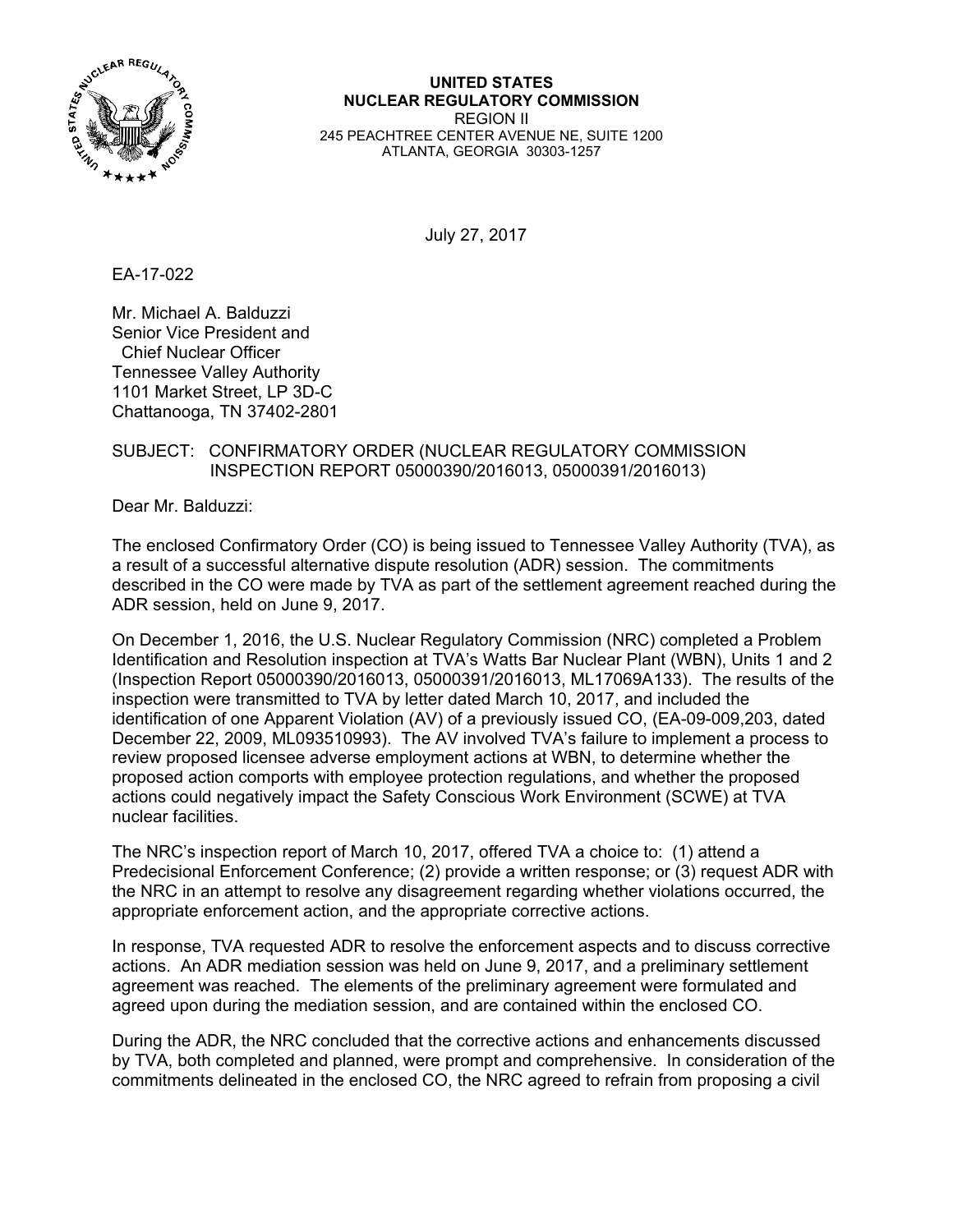## M. Balduzzi 2

penalty or issuing a Notice of Violation for the AV identified in NRC Inspection Report 05000390/2016013, 05000391/2016013 (EA-17-022). We have enclosed the CO to confirm the commitments made as part of the settlement agreement. As evidenced by your signed "Consent and Hearing Waiver Form" (copy enclosed) dated July 21, 2017, TVA agrees to issuance of this CO.

Pursuant to Section 223 of the Atomic Energy Act of 1954, as amended, any person who willfully violates, attempts to violate, or conspires to violate any provision of this CO shall be subject to criminal prosecution as set forth in that Section. Violation of this CO may also subject the person to civil monetary penalties.

In accordance with 10 CFR 2.390 of the NRC's "Rules of Practice," a copy of this letter and its enclosures will be made available electronically for public inspection in the NRC Public Document Room, or from the NRC's document system, Agencywide Documents Access and Management System (ADAMS), which is accessible from the NRC Web site at http://www.nrc.gov/reading-rm/adams.html. The NRC will also include this letter, and the attached Confirmatory Order, on its Web site at www.nrc.gov; the letter can be found on this Web site by selecting the "Public Meetings and Involvement" link and then the "Enforcement" link. Your response, if you choose to provide one, will also be made available electronically for public inspection in the NRC Public Document Room, or from the NRC's document system (ADAMS). To the extent possible, your response should not include any personal privacy, proprietary, or safeguards information so that it can be made available to the public without redaction. The NRC also includes significant enforcement actions on its Web site at (http://www.nrc.gov/reading-rm/doc-collections/enforcement/actions/).

If you have any questions or comments concerning this letter, please contact Mr. Joel T. Munday, Director, Division of Reactor Projects, at 404-997-4500.

Sincerely,

#### */RA/*

 Leonard D. Wert Deputy Regional Administrator for Operations

Docket Nos. 50-390, 50-391, 50-259, 50-260, 50-296, 50-327 and 50-328 License Nos. NPF-90, NPF-96, DPR-33 DPR-52, DPR-68, DPR-77 and DPR-79

Enclosures:

- 1. Confirmatory Order
- 2. Consent and Hearing Waiver Form

cc: See page 3

cc Distribution via ListServ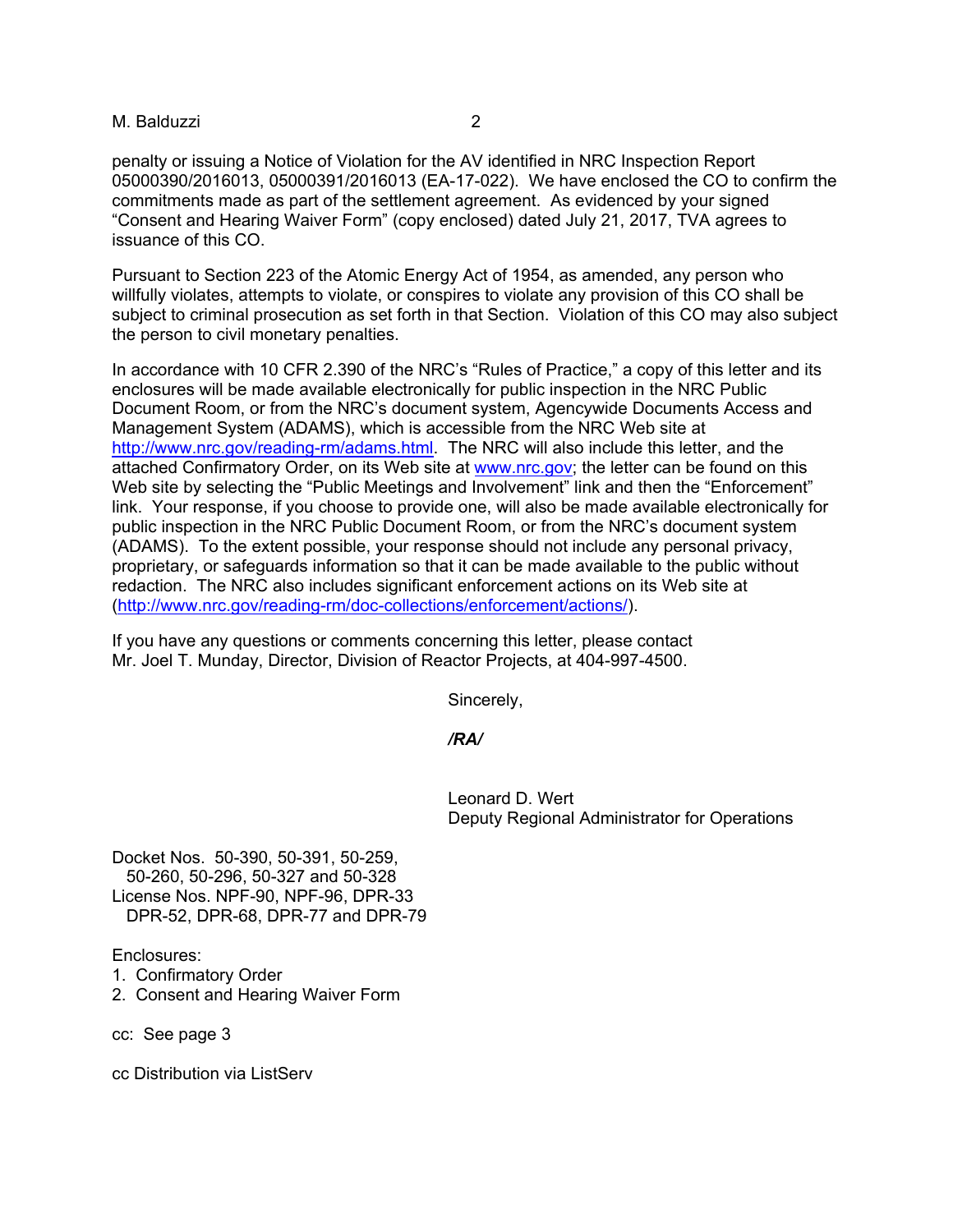M. Balduzzi 3

cc w/enclosures:

Mr. Joseph W. Shea Vice President, Nuclear Regulatory Affairs and Support Services Tennessee Valley Authority 1101 Market Street, LP 3R-C Chattanooga, TN 37402-2801

Mr. Anthony L. Williams, IV Site Vice President Sequoyah Nuclear Plant Tennessee Valley Authority 1101 Market Street, LP 5A-C Chattanooga, TN 37384-2000

Mr. Steven M. Bono Site Vice President Browns Ferry Nuclear Plant Tennessee Valley Authority P.O. Box 2000, NAB 2A-BFN Decatur, AL 25609

Mr. Paul R. Simmons Site Vice President, Watts Bar Nuclear Plant Tennessee Valley Authority P.O. Box 2000 ADM 1V-WBN Spring City, TN 37381